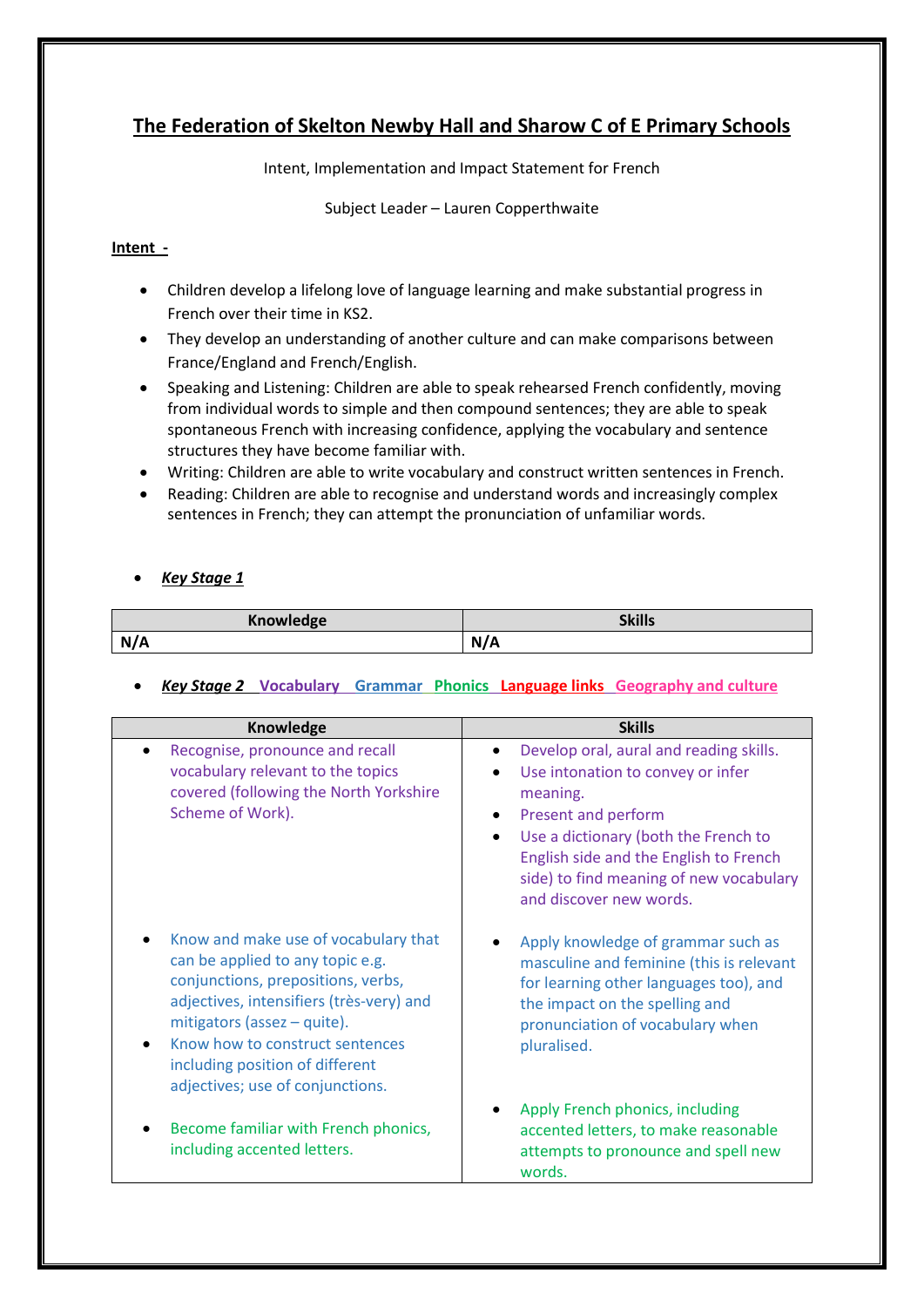| Know the relationship between French<br>and English; know that some words are<br>related through borrowing or shared<br>origins so they are cognates or near<br>cognates; know that some borrowed<br>French words retain their spelling rules<br>e.g.: blond/blonde and fiancé/fiancée. | Use cognates and near cognates to<br>unpick sentences containing unfamiliar<br>vocabulary.<br>Be aware of false cognates<br>Draw comparisons between French and<br>English. E.g. the position of the<br>adjective/ gendered nouns/ masculine,<br>feminine and plural suffixes.<br>Recognise French spelling patterns in<br>English words e.g. words ending -gue. |
|-----------------------------------------------------------------------------------------------------------------------------------------------------------------------------------------------------------------------------------------------------------------------------------------|------------------------------------------------------------------------------------------------------------------------------------------------------------------------------------------------------------------------------------------------------------------------------------------------------------------------------------------------------------------|
| Know about another culture and                                                                                                                                                                                                                                                          | Be able to communicate, empathise                                                                                                                                                                                                                                                                                                                                |
| relevant aspects of physical and human                                                                                                                                                                                                                                                  | with and understand a wider range of                                                                                                                                                                                                                                                                                                                             |
| geography.                                                                                                                                                                                                                                                                              | people.                                                                                                                                                                                                                                                                                                                                                          |

#### **Implementation -**

### *Key Stage 1* N/A

### *Key Stage 2*

- French lessons are prepared, resourced and delivered for one hour every week by a peripatetic languages teacher (Madame Heap).
- The teaching of MFL on an ongoing basis, rather than as a block as the other foundation subjects are within our 'blocked curriculum', allows for the regular practice and repetition that are required for effective language learning.
- French is taught as a two-year rolling programme to reflect the mixed-age setups across the federation.
- Class teachers are provided with the scheme of learning at the beginning of the year; halftermly overviews and assessment data are shared by Madame Heap throughout the year to ensure staff are kept informed about the progress and attainment of the pupils in their class.
- Lessons offer pupils regular opportunities to engage with listening to and speaking in the target language, including through classroom exchanges like the giving and receiving of instructions or requests.
- Pupils have French exercise books to record their learning and develop their reading and writing skills.
- Pupils have individual Duolingo accounts to encourage them to engage with languagelearning beyond the lesson and support the development of their vocabulary acquisition, as well as their speaking, listening, reading and writing skills.

**Impact –**

*Key Stage 1* N/A